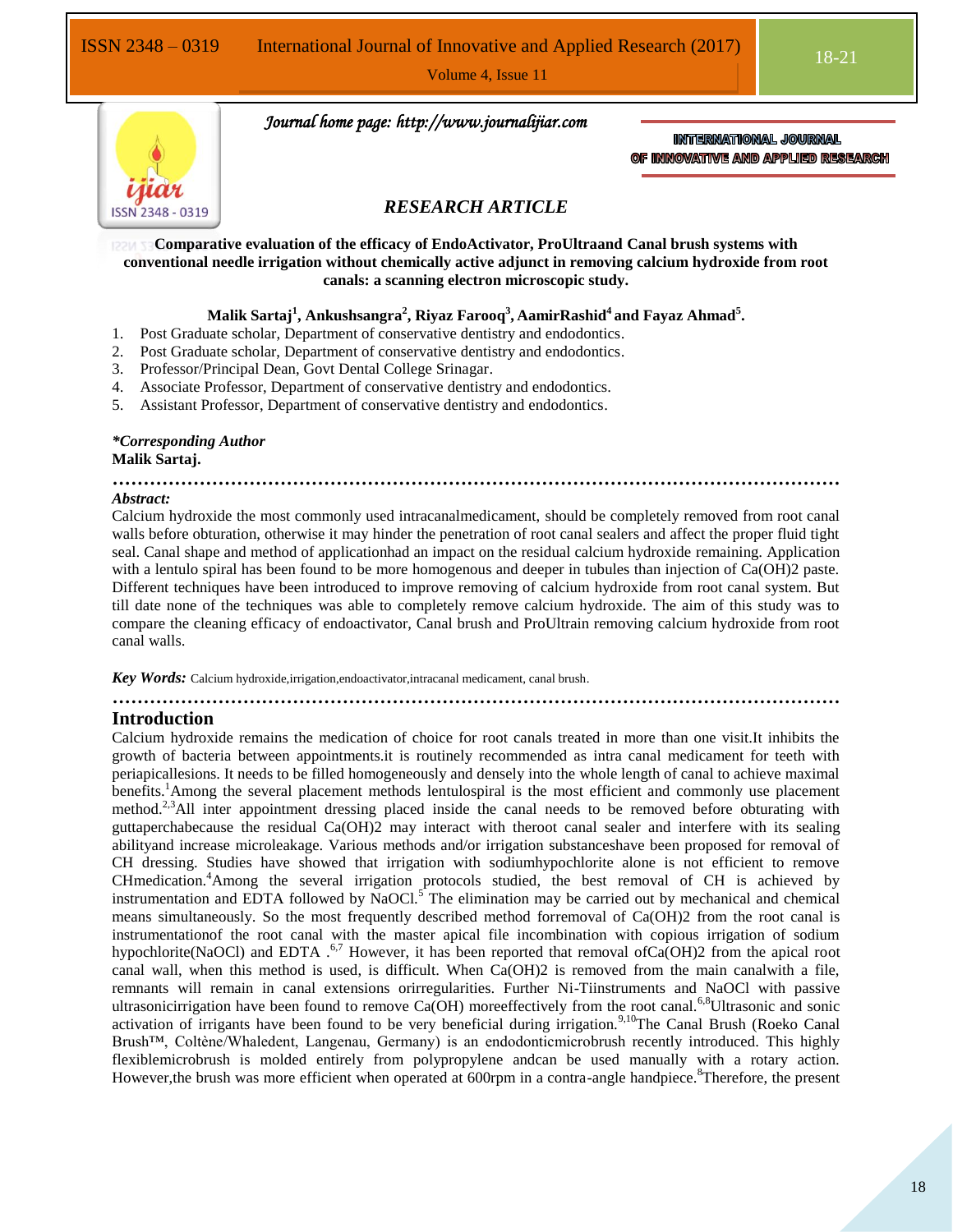Volume 4, Issue 11

study was designed to evaluatethe effectiveness of Sonic,Ultrasonicand Canal Brush technique in removingCa(OH) from the root canal system by using thescanning electron microscope (SEM).

#### **Materials and methods:-**

Ninety freshly extracted human single-rooted teethwere used in this study. Following extraction the teethwere stored for two days at room temperature in 3%NaOCl to remove organic debris. Subsequently theywere scaled with ultrasonic, washed with distilledwater for the removal of any calculus or soft tissuedebris and then immersed in 10% formalin solutionuntil use. The crowns of theteeth were removed 14mm from the apex tostandardize their length. A size 10K-file was placed inthe canals until it was visible at the apical foramen.The working lengths were determined by subtracting1mm from this measurement. Canal preparation was performed usingan electric engine (X-Smart,DentsplyMaillefer) withconstant speed of 250 rpm and rotational force of 1.6N.cm, at the working length. All roots were preparedusing ProTaper rotary system (Dentsply, Maillefer,Ballaigues, Switzerland) to a # F4 (#40, 6% apical thirdtaper) instrument as the MAF.Teeth wereirrigated with 5mL 2.5% NaOCl and 5mL 17% EDTA for1minute for final flush to remove smear layer.After completing the instrumentation, thecanals were dried with paper points. Eighty teeth were filled with calcium hydroxide paste(Metapaste, Metadent Co., Chongju, Korea) by using a lentulo spiral (DentsplyMaillefer), according to the manufacturer's instructions.Five teeth were left as positive and five as negativecontrols.The coronal 3 mm of all the canals weresealed with Cavit. All specimens were kept in a closed box,with the roots placed in moist environment for 7 days atroom temperature. After this period, the coronal accesswas opened and the canal was irrigated with 5 mL of2.5% NaOCl solution. The teeth were randomly assigned into four experimental groups  $(n = 20)$ . According to the rotaryinstrument and final irrigating solution used for removalof CH residues: G1-endoactivator, G2-ProUltra,G3-Canal brush and G-4 Neddle irrigation only.In all irrigation is done with 2.5% NaOCl. The solutions were aspiratedwith a green Navitip point (Ultradent), and dried withabsorbent paper points. The remaining teeth servedas positive ( $n = 5$ ) and negative ( $n = 5$ ) controls. Teeth were split along their long axisin a buccolingual direction using a surgical chisel. ForSEM analysis, the specimens were dehydrated, fixed onaluminium stubs, sputter-coated with gold, and examinedwith a scanning electron microscope at 10 kV (JEOL,Tokyo, Japan) at 100X magnification. Three previously calibrated examinersevaluated the cleanliness of root canal walls, by assigningeach specimen with a score. The scoring procedure was performed by 2 calibrated and blindedevaluators who were trained in the evaluation procedure using thefollowing 5-grade scale.<sup>1</sup>

Score 1: 80%–100% removal of Ca(OH)2 (total cleanliness)

Score 2: 60%–80% removal of Ca(OH)2 (great cleanliness)

Score 3: 40%–60% removal of Ca(OH)2 (partial cleanliness)

Score 4: 20%–40% removal of Ca(OH)2 (light cleanliness)

Score 5: 0%–20% removal of Ca(OH)2 (no cleanliness)

Figure 1 shows representative scanning electron microscopic micrographs of groups



Figure 1.Scanning electron microscopic images representative of scores attribution. Statistical analysis was performed by Statistical Package for Social Sciences (SPSS) 11.5 software (SPSS Inc., Chicago, IL, United States). Data were expressed as mean. The differences between techniques were evaluated by Mann-Whitney U test. The level of significance wasset at  $P < 0.05$ .

### **Results:-**

The results of the study are shown in Table 1. Remnants of medicament were found in all experimentalTeeth and none of the groups showed complete removal ofCa(OH)2 dressing. The positive control teeth showed completecoverage of their canal walls with  $Ca(OH)_2$  as opposed to negative controlswith total cleanliness. Each device was compared with the conventional irrigation needlegroup. However, a statistically significant differencebetween the groups can be shown  $(P < .001)$  using the analysis of variancetest. Group 1 ; Endoactivator was found to be statistically significant cleaner fromall other groups ,both at apical as well as coronal level. There was no significant differencePro Ultra and Canal brush in the removal of calcium hydroxide from root canal in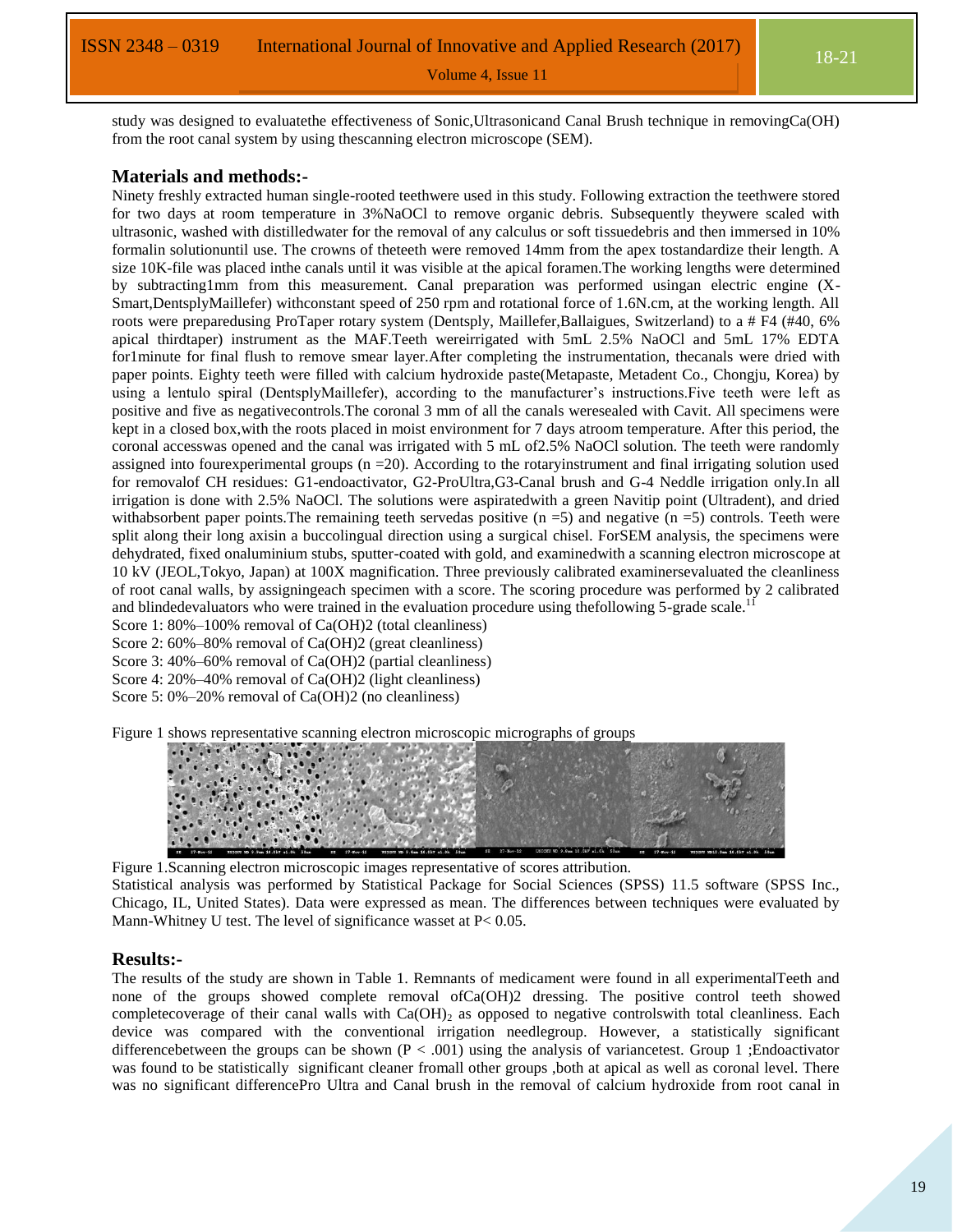cervical ( $P=0.67$ ) and apical( $P=0.51$ ) part of canal. Group 4;neddle irrigation shows higher scores of calcium removal than any other group.

| Group                      |    | Apical area |      | Coronal area |      |
|----------------------------|----|-------------|------|--------------|------|
|                            |    | Mean        |      | Mean         | SD   |
| Endoactivator (G-1)        | 20 | 0.6         | 0.09 | 0.2          | 0.01 |
| Pro ultra $(G-2)$          | 20 | 2.01        | 0.32 | .            | 0.1  |
| Canal brush $(G-3)$        | 20 | 2.30        | 0.2  | 1.4          | 0.08 |
| Neddle irrigation( $G-4$ ) | 20 |             | 0.02 |              | 0.6  |

Table 1: Mean score of dentine debris or  $Ca(OH)_{2}$  removal from root canal by different methods.

Figure 2.Bar graphs showing distribution of scores for all the devices in the coronal and apical thirds

### **Discussion:-**

Residual Ca(OH)<sub>2</sub> influences the setting mechanismof various types of root canal sealers and therefore should be removed before obturation of root canals. Calcium hydroxide pastes are not easily removed from root canal walls. The aim requires new devices with high effectiveness and easy handling for clinical application. Many factors can influence removing calcium hydroxide from root canal walllike master apical file, size of needle for irrigation delivery, length of time devoted to irrigation and system that is used for canal irrigation.<sup>12, 13</sup>The procedure used in this study for theremoval of the intracanal medicament is the standard protocol employed widely in clinical practice. In the present scanning electron microscopic study, the main goalwas to evaluate the effectiveness of conventional needle irrigation incomparison with the EndoActivator, ProUltraPiezoFlowsystems and Canal brush in combination with 0.5% NaOCl and 18% EDTA in removingcalcium hydroxide from root canal walls. Many methods have been used for evaluation of residual debris or calcium hydroxide on canal walls likescoring method, scanning electron microscopy , volumetric analysis by spiral CT and longitudinal sectioning and steromicroscopy, photo graphic imaging and blind examination by observers.<sup>6,14</sup> We choose the scanning electron microscope for evaluating thecleanliness of root canal walls surfaces because many investigators showed that the use of the scanningelectron microscope is a reliable method in examining andevaluating the removal of  $Ca(OH)_2$  from the root canal walls whenusing different instrumentation and irrigation systems.<sup>15,16,17</sup> Sonic and ultrasonic irrigation were reported to improve removalof the smear layer in the apical third of curved root canals comparedwith conventional irrigation.<sup>17</sup>Moreover, EDTA has been consideredmore effective than NaOCl in the removal of inorganic substancessuch as the smear layer and  $Ca(OH)_2$ .<sup>15</sup>Canal brush has been introduced as a new device to assistant in irrigation and removal of smear layer from root canal walls.In our study, the Canal Brush was used with a contraangle handpiece running at 600rpm. The results indicate that EndoActivator with NaOCl as irrigantwas more effective in removal of  $Ca(OH)_2$  paste from anroot canal walls in the coronal as well as apical areasthan ProUltra ultrasonic activation ,canal brush or by means of neddledelivery of NaOCl. The efficiency in eliminating  $Ca(OH)_{2}$ from root canals by the EndoActivatorin combination with irrigation may be caused by its primaryfunction, which has been reported to produce vigorous intracanal fluidagitation through acoustic streaming and cavitations.<sup>17,18</sup>The results of Ultrasonic activation of ProUltra withhypochlorite were better than the results of irrigationby means of syringe delivery of NaOCl indicating thatthe extra capacity to remove matter from the rootcanal of ultrasonic activation with NaOCl as irrigant. The use of passive ultrasonic irrigation is based on the transmission ofenergy from an ultrasonically oscillating instrument to the irrigant in the root canal. In this experiment, the use of PiezoFlow created relativelycleaner root canal walls in the coronal and middle thirds than inthe apical one compared with conventional needle irrigation. Sodium hypochlorite as irrigant is more effective inremoving dentine debris from the root canal during PUI.<sup>19, 20</sup>This is in agreement with results of the previous studies done by Balvedi RP, Sami Alturaiki et al and Maalouf L et al.<sup>13, 17, 21</sup>Observations of our study are opposite to those of van der Sluis et al.<sup>19</sup>In our study, Endoactivator in combination with irrigants removed more Ca(OH)<sub>2</sub> medication than the Pro Ultra and Canal Brush system.

#### **Conclusion:-**

None of the techniques used in this study removedthe inter-appointment root canal medicaments effectively. However, the EndoActivator Systemshowed better results in removing  $Ca(OH)_2$  than other experimental techniques. Further studies should be undertaken withother techniques of root canal preparation and irrigating solutions to evaluate the removal of intracanal dressingfrom the root canal walls.